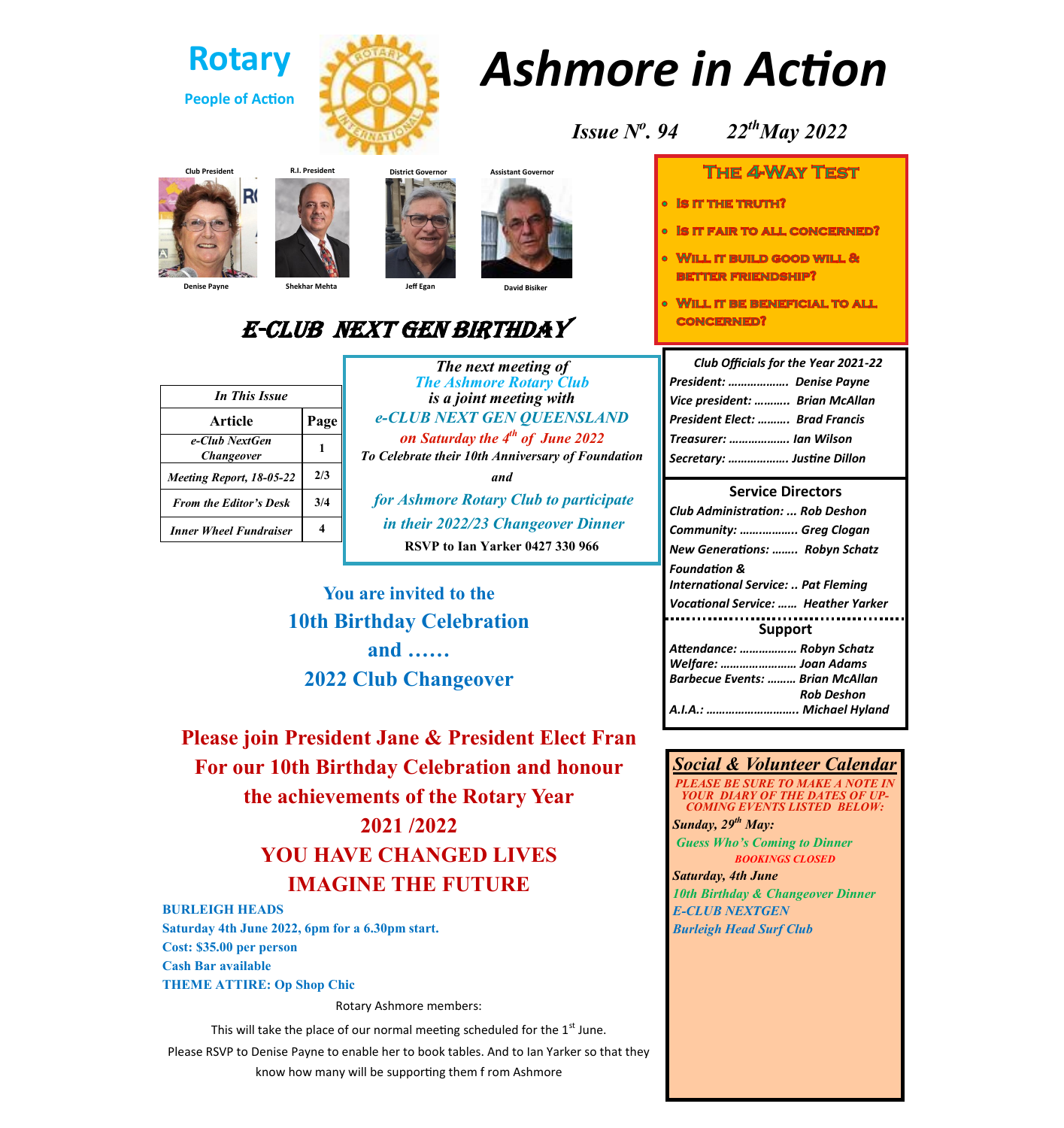#### **PAGE 2**

# *Report on the meeting held on Wednesday, the 18th of May*

Dinner of lasagne and salad was served at 6.30pm by Team leader Robyn and Red Team.

- *Chairman Rob Deshon* opened the meeting at 6.42pm.
- Introduced speaker *Danielle Stanisic* and PHD student *Winter Okoth* from the *Griffith Institute of Glycomics* who spoke on **"The History of Vaccines and the Malaria Project".**

Vaccines saves lives. There are 25 vaccines available to prevent diseases.

Immunity is achieved by either being infected or immunisation

A vaccine gives a specific response and hopefully long-term immunity.

A vaccine does not guarantee immunity. Old and young people often have limited response.

What makes an ideal vaccine?

- Safe and few side effects.
- \* Induces immunity in a high percentage of people.
- Long lived. i.e. Will last for many years.

Cost effective, stable, route of administration.

Types:

- Live attenuated whole organism.
- Killed inactive whole organism plus adjuvant.
- Toxoid vaccine; neutralises toxins.
- Sub unit and conjugate vaccine plus adjuvant.
- mRNA vaccines.
- Viral vectored vaccines

Evaluation and Testing:

- Start with a small group of healthy volunteers and move up to large numbers of targeted group.
- The time needed is 10-20 years and costs \$1-2.5Billion

## **History**

*Smallpox* was reported as early as 1350BC. 30% fatality rate. With vaccine only a 2% rate.

In Constantinople in 1700's the local custom was to scratch the skin of a healthy and add bits of pustule of a diseased person. They only got a milder form of the disease.

In England in 1700's milkmaids were more resistant to smallpox because they were infected with cox pox.

In 1790's Edward Jenner infected young James Phipps with cox pox then infected him with smallpox. James did not get smallpox. This then started the idea of vaccinations.

### *Smallpox is now eradicated world-wide*.

**Poliomyelitis (Polio)** has been known as far back as the eighteen century, possibly earlier.

Several outbreaks occurred in America between 1922 and the middle of the 20th century.

In 1952, Dr. Jonas Salk put a team together to try to develop a vaccine for this deadly and debilitating disease.

In 1955, the Salk team have successfully produced and tested a vaccine and was approved by the Federal Drug Administration. On the 13th of April that year. This was an inactive (dead) viral vaccine, administered by injection,

In 1957 Russian, Albert Sabin developed a weakened, oral but more transportable vaccine suitable for use in developing countries where oral administration was more widely accepted than the injection method.

Polio is now almost eradicated,

### *Malaria:* by Winter Okoth

Malaria is a mosquito borne virus.

Vulnerable groups are under 5yrs, pregnant or immunocompromised.

There are 241M cases annually with 627,000 deaths, 80% children. Africa has 95% of worldwide cases.

Making a vaccine is difficult. There are 8 species of malaria parasite and 2 mosquito vectors.

Plasmodium falciparum in Africa

Plasmodium vivax in Asia

The parasite changes to evade the immune system.

Ongoing research hopes to overcome these difficulties.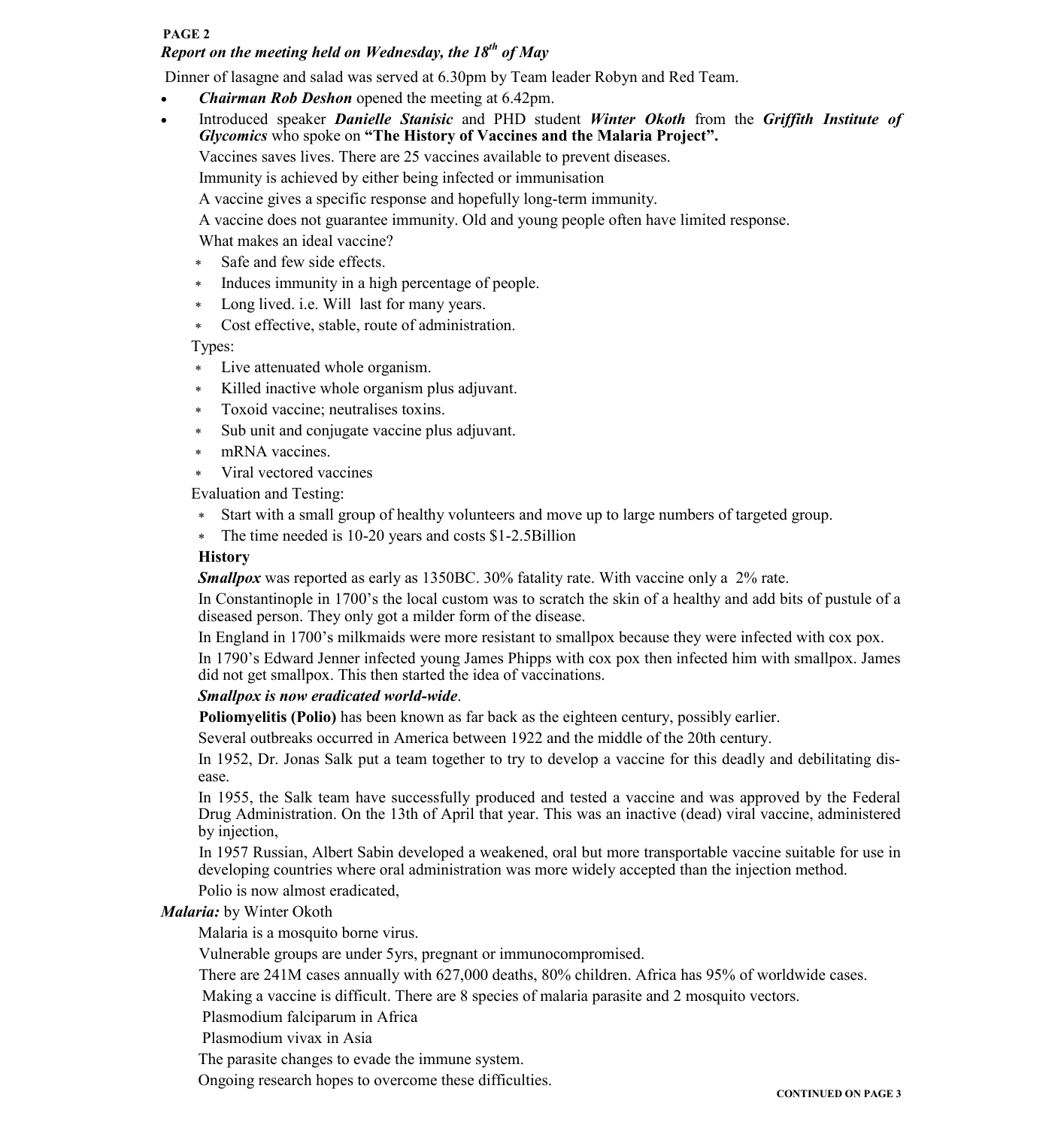#### **Page 3**

# *Meeting Report of the 18<sup>th</sup> of May CONTINUED*

Vaccines are the most effective way in history to reduce diseases and deaths.

Concerns and Challenges:

- Public apathy to the disease.
- Anti-vax movement.
- Technical and economic issues prevent widespread use eg in developing countries.
- Ashmore Rotary has donated \$1000 to The Malaria Vaccine Project.

Chairman *Rob* and President *Denise* thanked the 2 guest speakers.

*Harry Pampel* gave a report on the status of fund raising following the recent floods in Northern NSW and Southern Queensland .

Donations to date include the distribution of \$100 Coles and Woolworths vouchers; totalling to date some \$16,000.

Presently \$500 vouchers are being passed to farmers affected by the flooding. The funds for this project have been sourced from RAWCS and total \$10,000.

Lismore South Public School was inundated and severely damaged. The school is unusable and the children are now being taught at the Goonellabah Public School. Funding for a bus to carry the children to and from that school at \$140 per day is being funded by a \$11,500 donation from the Lismore Rotary Club and is expected to fund the project for at least ten weeks. Most of these children are from families that lost all of their belongings during that disastrous weather event and as wellas being supplied with school uniforms so they are now receiving a new tee shirt and jumper.

Other remarkable donations include:

A Rotarian from Canberra has donated a car to a young family with seven children who lost all of their possessions.

A Rotarian from Canberra, to celebrate his 50th wedding Anniversary donated a \$20,000 caravan. That has been delivered to a farmer in Coraki who's home was destroyed in a bushfire and his caravan, in the flood. He has been sleeping on a stretcher in a tent in his shed, tortured by mosquitos and a broken ankle.

A new caravan, valued at \$65.000has been donated. The dilemma has been who should receive it. The difficult choice has been given to the donor,

Each week the Lismore club delivers non-perishable good to a resource centre in Lismore. That has cost \$3,000 and will continue.

*Harry* thanked the club for the donation to Inner Wheel and invited members to a function on the 21<sup>st</sup> June to raise funds for the Lismore Floods. \$50 per person plus raffles.

#### *Denise Payne:*

- Announced that she has only a few more "sleeps" before she and Ken depart for Hawaii. But they will be returning in time for the Flood Appeal event on the 21st of June (see page 4). Honorary Member, Joan O' Keefe is taking bookings for this event but we hope we will have sufficient members and partners to purchase two tables of eight, so advice to me (Denise) please. **NO LATER THAN THE 7TH OF JUNE.**
- Guess Who's Coming to Dinner on  $29<sup>th</sup>$  May. Ian Wilson will be in touch.
- Next week's casual meeting is at Ashmore Tavern. Reply to Denise.
- Rotary e-Club Next Gen changeover at Burleigh SLSC on Saturday  $4<sup>th</sup>$  June. The regular meeting of  $1<sup>st</sup>$  June has been cancelled.
- Bunnings Sausage Sizzle on SATURDAY 25<sup>th</sup> June.
- Welcomed Justine's return Justine and thanked Kyle for his good-natured and patient attendance.

The raffle was won by Rob Deshon.

The meeting closed at 20:00 hours,

### *From the Editor's Desk*

This piece is being written from a very damp Port Macquarie. We usually spend a week at our timeshare here in most years. This year, and for the previous three, we have arranged to meet our long-time Sydney neighbours here for a week's get-together. We first met Bob and Margaret Moore in late 1966 when they bought a block of land in Kirrawee in the Sutherland Shire next to the block we had recently purchased and had begun to build our new home. We had a lot in common. All four of us had birth dates within two years. We were married in 1962, they in '61. All of our children, 2 each, were born between 1963 and 1966 and our thirds were within a year. Our taste were similar and so, much of our leisure time was spent together. In 1991, Bob retired from Fairfax Newspapers to frequent the golf course, I was made redundant (it was either that or a transfer to Melbourne!!!!) but was reemployed within a day by the head office in London resolve branch technical problems in Townsville and thence to manage a development project in Hong Kong. The Moore's visited us there.